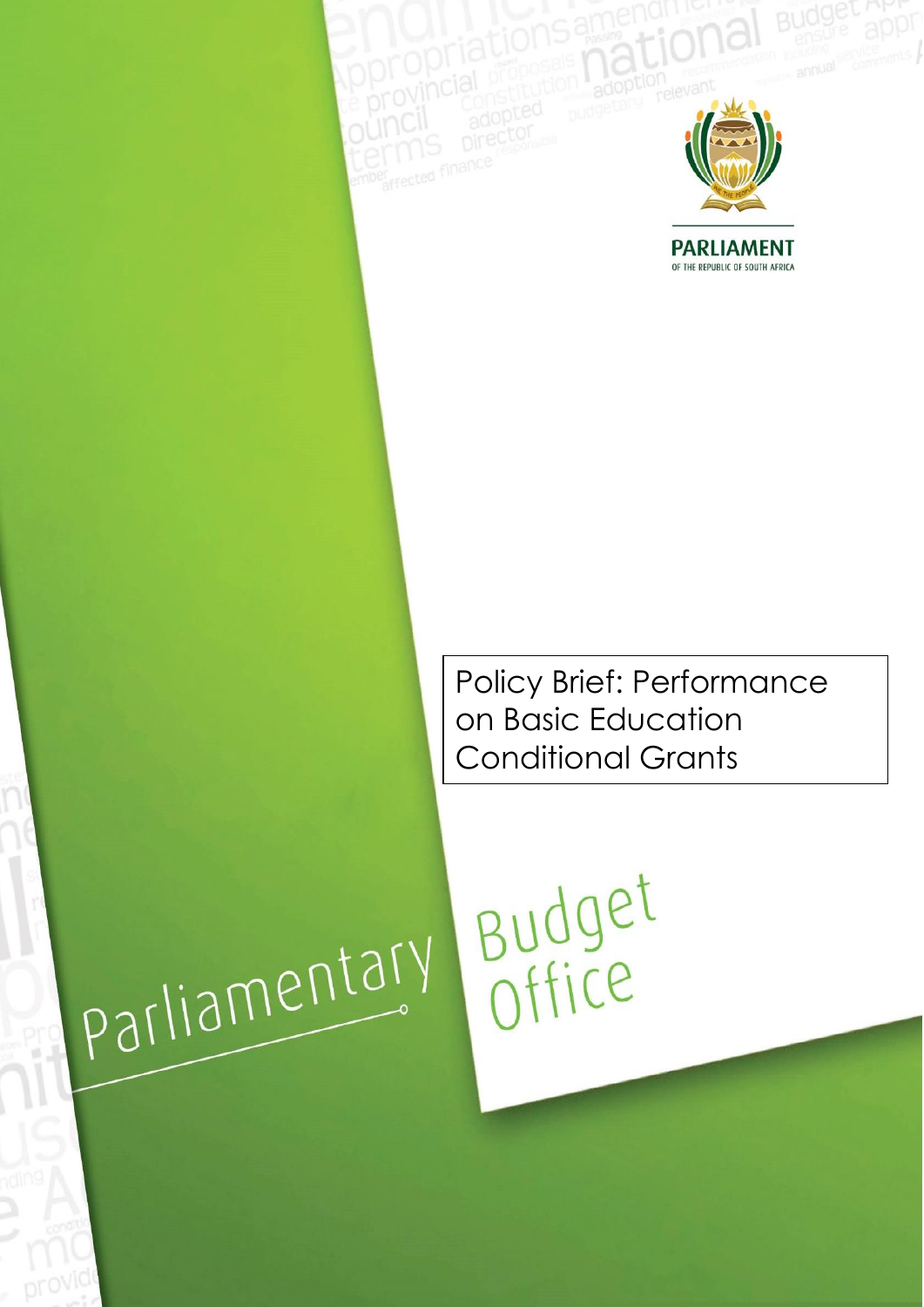The Parliamentary Budget Office (PBO) has been established in terms of the Money Bills Amendment Procedure and Related Matters Act (Act 9 of 2009). The PBO provides independent, objective and professional advice and analysis to Parliament on matters related to the budget and other money Bills. The PBO supports the implementation of the Act by undertaking research and analysis for the Finance and Appropriations Committees.

Director: Dr Dumisani Jantjies

Author: Mmapula Sekatane and Nelia Orlandi Enquiries[: msekatane@parliament.gov.za](mailto:msekatane@parliament.gov.za)

#### **Ref. no. 21/2/2 (August 2021)**

To obtain additional copies of this document, please contact: Parliamentary Budget Office 4th Floor Parliament Towers 103-107 Plein Street Parliament of the Republic of South Africa Tel: +27 021 403 2360 Email: [pboinfo@parliament.gov.za](mailto:pboinfo@parliament.gov.za)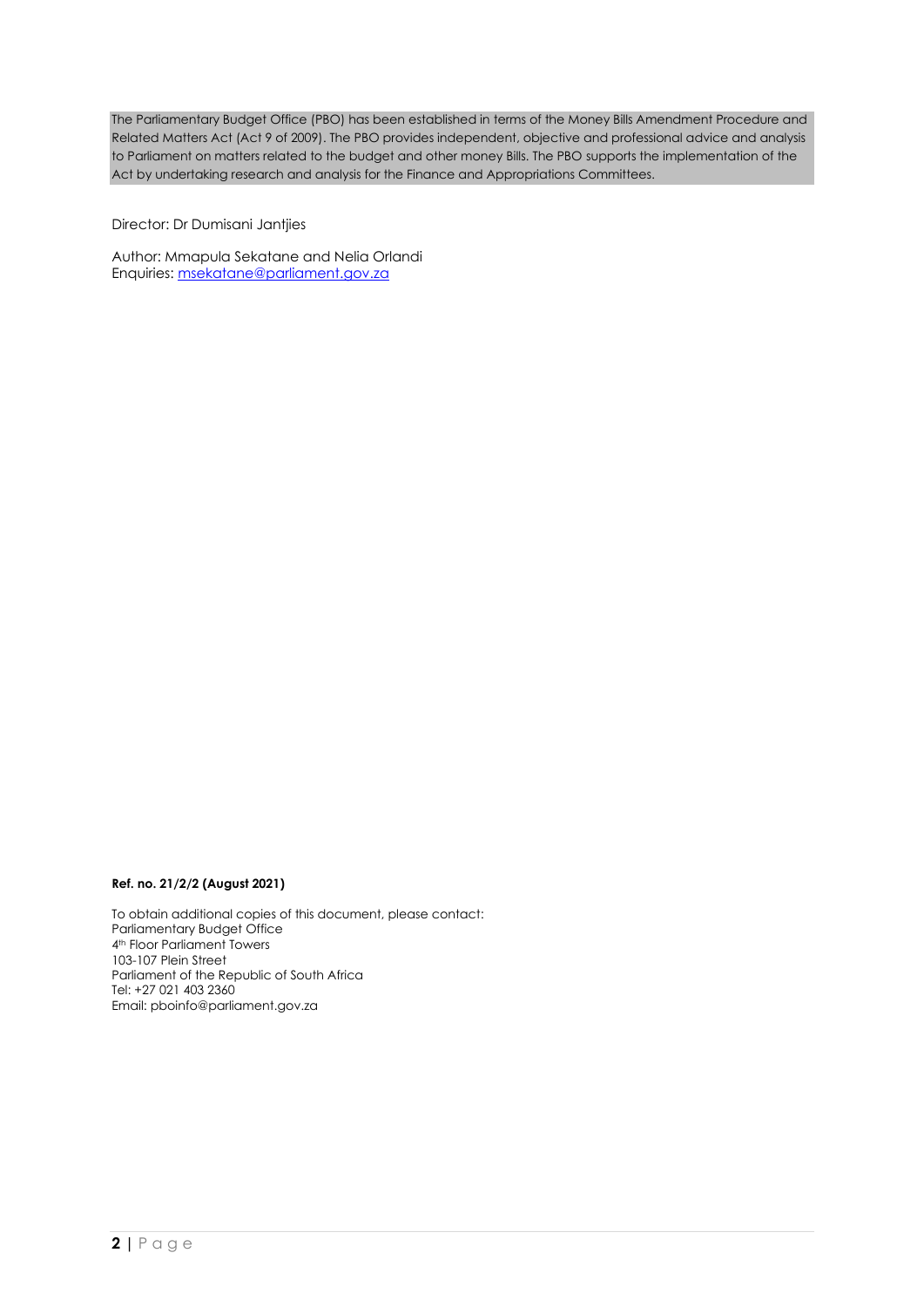# **Table of Contents**

|                                                                                                    | 4  |
|----------------------------------------------------------------------------------------------------|----|
|                                                                                                    | 4  |
| 4. Overview of the funding structure                                                               | 5  |
| 5. Methodology for the evaluation of performance on the Education<br>Conditional Grants in 2019/20 |    |
|                                                                                                    |    |
|                                                                                                    | 9  |
|                                                                                                    | 10 |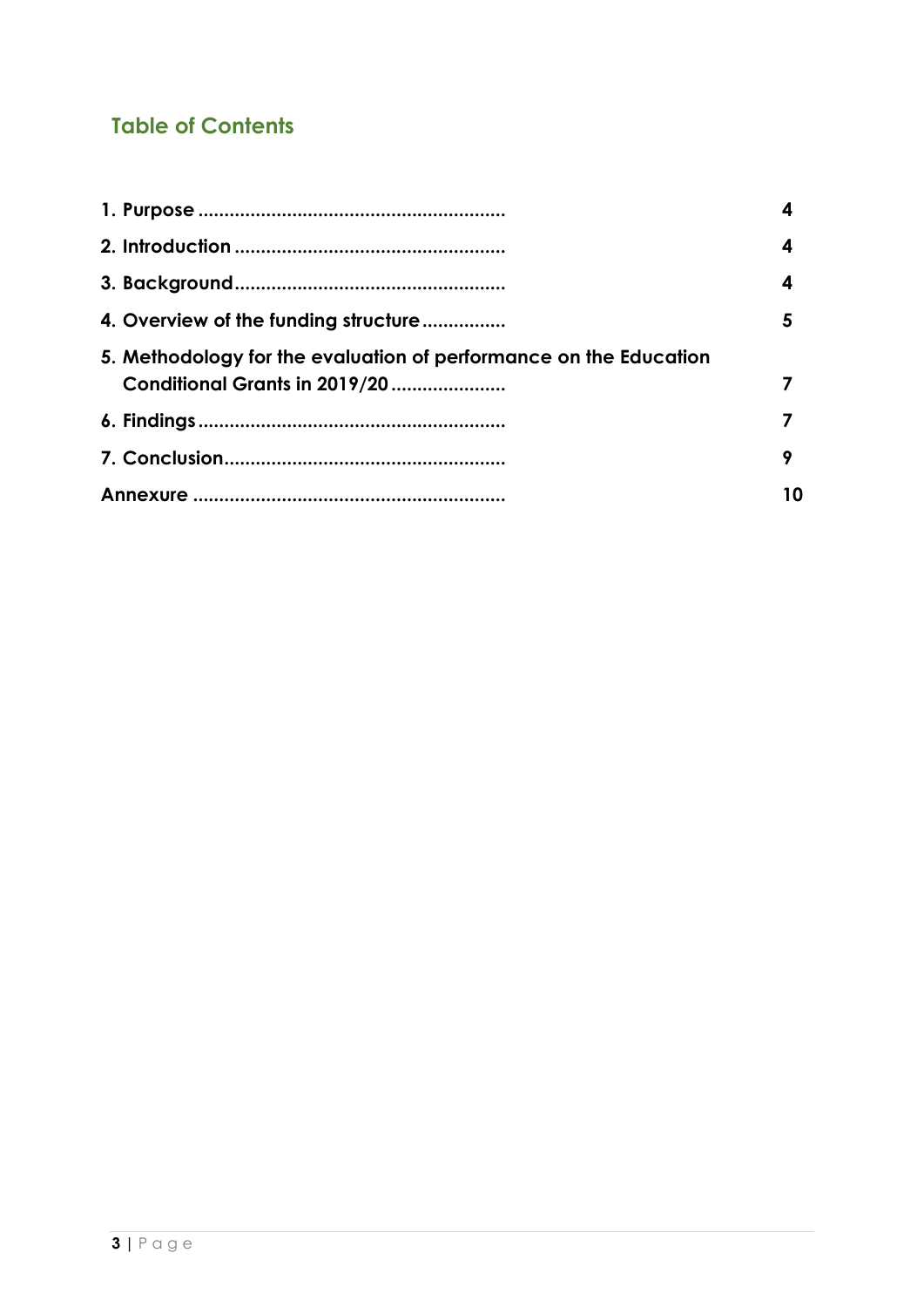### <span id="page-3-0"></span>**1. Purpose**

To provide Members of the Finance and Appropriations Committees with an:

- Overview of the funding model for Education
- Evaluation of the structure and performance of the Education Conditional Grants in 2019/20

### <span id="page-3-1"></span>**2. Introduction**

Members of the Appropriations and Finance committees are required (in terms of the Money Bills Amendment Procedure and Related Matters Act, 2009) to determine value for money and progress with the implementation of policy priorities funded through the division of nationally raised revenue. The monitoring of the implementation of the budget, inclusive of conditional grants is part of the legislative process and reports are submitted to Parliament on a quarterly basis.

The quarterly reporting on conditional grants is, however, not institutionalised. This means government departments and entities may choose not to report on conditional grants separately, and many chose not to. The performance targets on conditional grants are included in the schedules to the Division of Revenue Act (DORA), and the attainment of these targets is measured annual performance outcomes are reported in Annual Reports for evaluation purposes.

The Parliamentary Budget Office has started a process to assist Members to determine the efficiency and effectiveness of expenditure in conditional grants. Due to the size and importance of priority funding, the PBO started a series of assessments on the information available in the schedules to the Division of Revenue Act. The assessments mainly showed that the information provided in the DORA does not provide the relevant information that is required to determine efficiency and effectiveness of expenditure.

This report continues the process by evaluating the performance information reflected in government departments Annual Reports. This report specifically focuses on the Department of Basic Education, firstly providing the funding model for education and secondly evaluating the performance on Conditional Grants that comprise a large proportion of the funding for basic education. The information provided should also assist Members with discussions on the funding structures and possible revisions to the equitable share formula.

### **3. Background**

<span id="page-3-2"></span>Nationally raised government revenue is divided between the three spheres of government in the form of an equitable share and conditional grants for specific purposes. The equitable division of revenue (according to a formula) raised nationally among spheres of government is divided among the national, provincial and local spheres of government.

Conditional allocations to provinces from the national government's share of revenue are meant to supplement the funding of programmes or functions funded from provincial budgets; specific-purpose allocations to provinces; and allocations-in-kind to provinces for designated special programmes. In addition to directing funds for a specific purpose, conditional grants aim to achieve a particular outcome with a set of generic/common outputs for all provinces.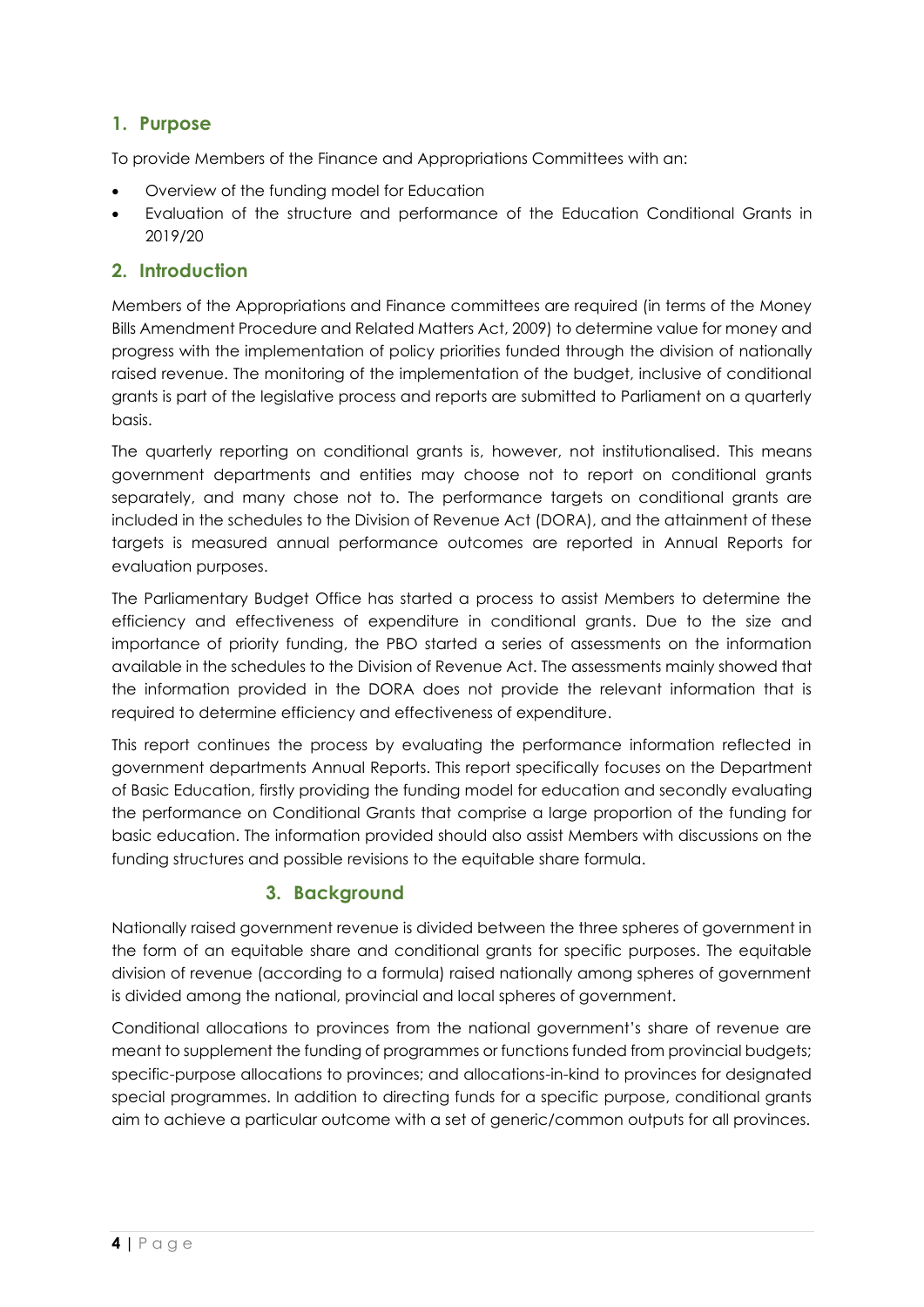Other conditional grants include funds that are not allocated to specific provinces, which would be allocated to provinces and municipalities to fund immediate responses to declared disasters or housing emergencies.

Basic education services are mainly provided by the provincial sphere of government funded through the Provincial Equitable Share (PES) allocated in terms of a formula. The formula uses objective data to reflect the demand for services across all nine provinces, and transfers from the National Department of Basic Education in the form of conditional grants.

### <span id="page-4-0"></span>**4. Overview of the funding structure**

The PES formula consist of six components that account for the relative demand of services and take into account the change of demographics in each of the provinces. The structure of the two largest components, education and health, is based on the demand and the need for education and health services. The other four components enable provinces to perform their other functions, taking into account population size of each province, the proportion of poor residents in each province, the level of economic activity and the costs associated with running a provincial administration.

The education component is weighted at 48 per cent, which is in line with historical expenditure patterns indicating relative needs. The allocations per province is based on the size of the school-age population (age 5 to 17) and the number of learners (Grade R to 12) enrolled in public ordinary schools.

The education component has two sub-components, the school-age population and enrolment data. Each of these elements is assigned a weight of 50 per cent. The most recent and officially endorsed data, from the Department of Basic Education's data collection system, LURITS, is used since 2018/19. The system allows data to be verified and learner's progress to be tracked throughout their school careers.

Furthermore, numbers from Statistics South Africa's annual mid-year population estimates are used to update the equitable share formula annually.

In 2019/20, five conditional grants were transferred to provinces by the National Department of Basic Education. These conditional grants were for:

- Education Infrastructure Grant
- HIV and AIDS Life Skills Education
- Children/Learners with Severe to Profound Intellectual Disability (C/LSPID)
- Maths, Science and Technology (MST)
- National School Nutrition Programme

Table 1 shows that the National Department of Basic Education transferred 81.9 per cent of the total budget in 2019/20. Transfers to Provincial Departments of Education amounted to 75.8 per cent of which 31.3 per cent was transferred for current expenditure and 44.5 per cent for capital expenditure. The highest proportion of the transfers was allocated towards the Education Infrastructure Grant amounting to 42.9 per cent followed by the National School Nutrition Programme grant amounting to 29.3 per cent.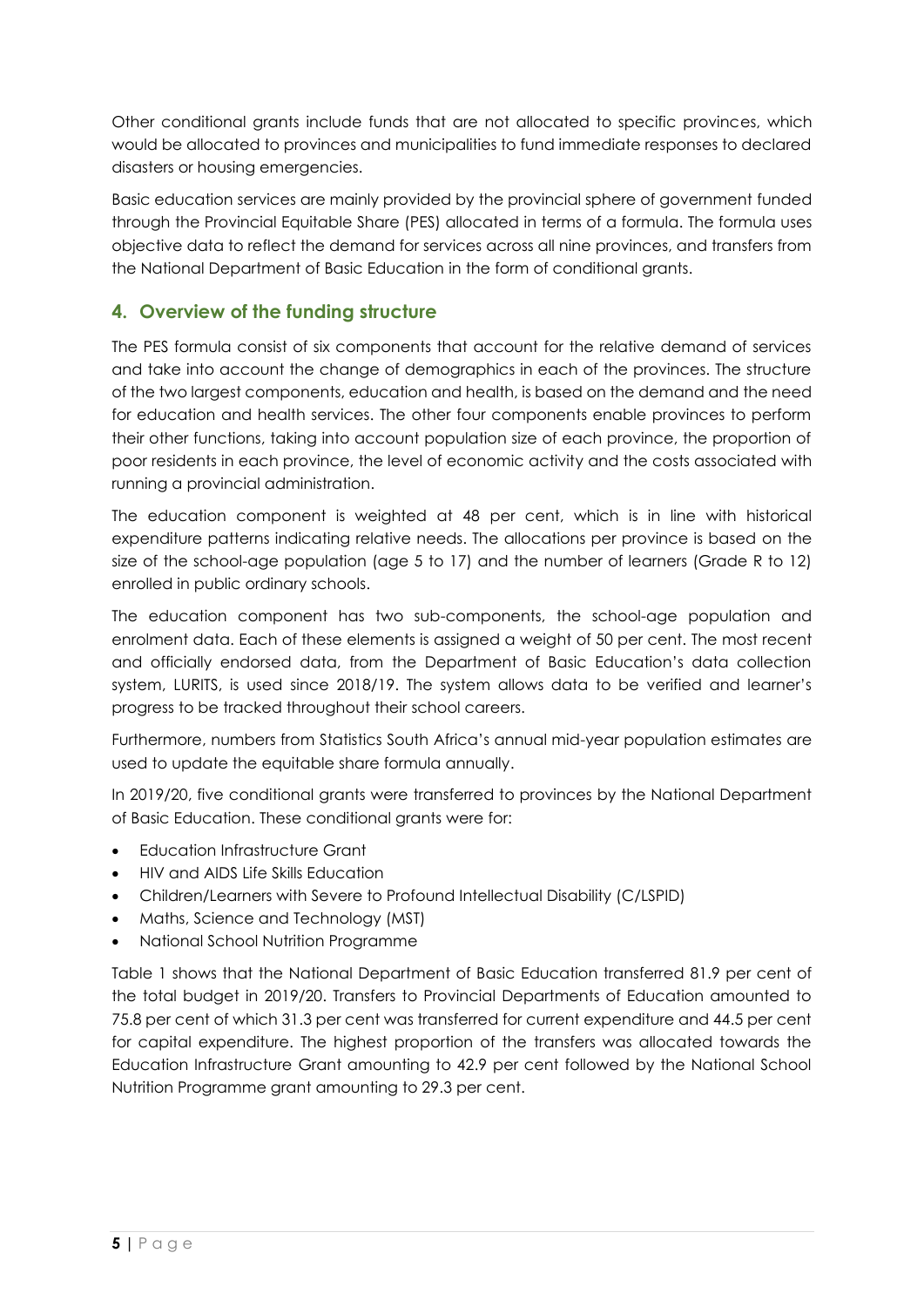Table 1: Funding structure for the Department of Basic Education

| Programme                                                  |             | <b>Medium-term</b> |               |
|------------------------------------------------------------|-------------|--------------------|---------------|
|                                                            | Revised     | expenditure        | Percentage of |
|                                                            | estimate    | estimate           | total         |
| R million                                                  | 2018/19     | 2019/20            | 2019/20       |
| 1. Administration                                          | 472.1       | 496.3              | 2.0%          |
| 2. Curriculum Policy, Support and Monitoring               | 1 854.3     | 1 989.0            | 8.1%          |
| 3. Teachers. Education Human Resources and Institutional I | 1 313.0     | 1 366.2            | 5.6%          |
| 4. Planning, Information and Assessment                    | 12 938.3    | 13 144.3           | 53.6%         |
| 5. Educational Enrichment Services                         | 7 109.0     | 7 508.8            | 30.6%         |
| Total                                                      | 23 686.8    | 24 504.5           | 100.0%        |
| Economic classification                                    |             |                    |               |
| <b>Current payments</b>                                    | 2 4 2 7 . 8 | 2 537.6            |               |
| <b>Transfers and subsidies</b>                             | 19 120.8    | 20 080.7           | 81.9%         |
| <b>Provinces and municipalities</b>                        | 17 689.0    | 18 569.2           | 75.8%         |
| <b>Current</b>                                             | 7 232       | 7 663              | 31.3%         |
| Learners with profound intellectual disabilities grant     | 187         | 221                | 0.9%          |
| National school nutrition programme grant                  | 6802        | 7 186              | 29.3%         |
| HIV and AIDS (life skills education) grant                 | 243         | 257                | 1.0%          |
| <b>Capital</b>                                             | 10 4 64     | 10 906             | 44.5%         |
| Maths, science and technology grant                        | 370         | 391                | 1.6%          |
| Education infrastructure grant                             | 10 094      | 10 514             | 42.9%         |
| <b>Payments for capital assets</b>                         | 2 137.9     | 1886.2             | 7.7%          |
| Total                                                      | 23 686.8    | 24 504.5           | 100.0%        |

Source: Adapted, from National Treasury database

Table 2 shows the proportions spent in the economy by provincial Departments of Basic Education. The highest proportion spent on compensation of employees (84.3%) in 2019/20 was in KwaZulu Natal. This Province also transferred the lowest proportion (3.5%) of the total education budget to non-profit organisations. The highest proportion of total budget spent on goods and services was in Gauteng, amounting to 12.6 per cent. The highest proportion of total budget for transfers and subsidies was in the Western Cape, amounting to 10.1 per cent. The biggest proportion of total budget spent on capital assets amounted to 7.2 per cent of total budget was in the Northern Cape. When comparing the proportions spent per economic category, there was a good correlation between the proportions spent in the economy by provinces.

Table 2: Funding structure of provincial Departments of Basic Education (NW: includes Sports Development)

|                                | EC.             | <b>FS</b>       | GT              | <b>KZN</b>      | <b>LIM</b>      | <b>MP</b>       | <b>NC</b>       | <b>WC</b>       | <b>NW</b>       |
|--------------------------------|-----------------|-----------------|-----------------|-----------------|-----------------|-----------------|-----------------|-----------------|-----------------|
|                                | 2019/20         | 2019/20         | 2019/20         | 2019/20         | 2019/20         | 2019/20         | 2019/20         | 2019/20         | 2019/20         |
|                                | Revised         | Revised         | <b>Revised</b>  | <b>Revised</b>  | Revised         | <b>Revised</b>  | <b>Revised</b>  | <b>Revised</b>  | <b>Revised</b>  |
| <b>Economic Classification</b> | <b>Baseline</b> | <b>Baseline</b> | <b>Baseline</b> | <b>Baseline</b> | <b>Baseline</b> | <b>Baseline</b> | <b>Baseline</b> | <b>Baseline</b> | <b>Baseline</b> |
| <b>Payments</b>                | 100.0%          | 100.0%          | 100.0%          | 100.0%          | 100.0%          | 100.0%          | 100.0%          | 100.0%          | 100.0%          |
| <b>Current Payments</b>        | 87.7%           | 85.9%           | 87.6%           | 92.4%           | 89.1%           | 88.8%           | 84.6%           | 85.4%           | 86.3%           |
| Compensation of employees      | 79.8%           | 79.7%           | 75.0%           | 84.3%           | 80.4%           | 79.7%           | 76.3%           | 74.9%           | 78.4%           |
| Goods and services             | 7.9%            | 6.3%            | 12.6%           | 8.1%            | 8.7%            | 9.1%            | 8.2%            | 10.5%           | 7.9%            |
| <b>Transfers and subsidies</b> | 8.4%            | 9.5%            | 8.6%            | 3.8%            | 7.7%            | 7.7%            | 8.2%            | 10.1%           | 8.3%            |
| Departmental agencies and      |                 |                 |                 |                 |                 |                 |                 |                 |                 |
| accounts                       | 0.2%            | 0.2%            | 0.2%            | 0.1%            | 0.3%            | 0.2%            | 0.1%            | $0.0\%$         | 0.1%            |
| Non-profit institutions        | 7.6%            | 9.1%            | 7.6%            | 3.5%            | 6.9%            | 6.1%            | 7.5%            | 9.6%            | 7.7%            |
| Households                     | 0.6%            | 0.1%            | 0.8%            | 0.2%            | 0.6%            | 1.4%            | 0.6%            | 0.4%            | 0.4%            |
| Payments for capital assets    | 4.0%            | 4.6%            | 3.8%            | 3.8%            | 3.2%            | 3.5%            | 7.2%            | 4.5%            | 5.4%            |
| Buildings and other fixed      |                 |                 |                 |                 |                 |                 |                 |                 |                 |
| structures                     | 3.7%            | 4.4%            | 3.4%            | 3.7%            | 3.0%            | 3.4%            | 6.6%            | 4.3%            | 4.8%            |
| <b>Grand Total</b>             | 36 328 510      | 14 733 214      | 49 809 551      | 54 021 515      | 32 291 008      | 21 862 325      | 6905811         | 23 669 089      | 17 253 879      |

Source: Adapted, from National Treasury database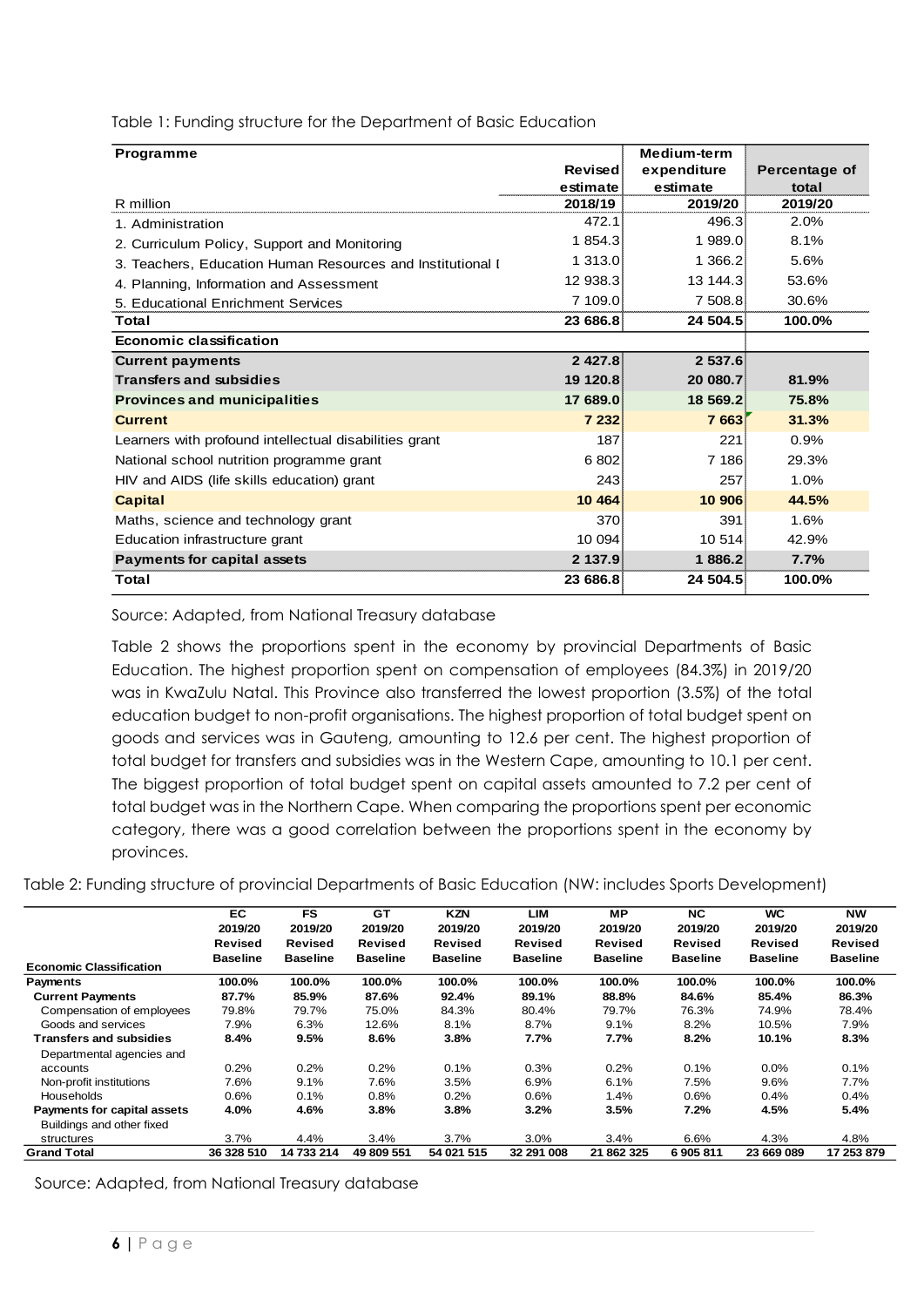## <span id="page-6-0"></span>**5. Methodology for the evaluation of performance on the Education Conditional Grants in 2019/20**

The level of quality and completeness of performance information affects oversight bodies' ability to evaluate performance outcomes on expenditure. To be able to determine efficiency, performance indicators should be specific, relevant and linked to the budget. Effectiveness can be determined only by measuring change over time by measuring impact indicators. Impact indicators are mainly measured over a 5-year period and reflected in the Medium Term Strategic Framework of Government.

Performance information from the 2019/20 Annual Report of the National Department of Basic Education is reflected in tables 3 to 7 (Annexure) and are arranged according to the purpose of the conditional grants, expected output targets and actual outputs achieved. Expenditure against the budget was also added per conditional grants to get an indication of what the efficiency of the expenditure was in 2019/20.

### <span id="page-6-1"></span>**6. Findings**

The PBO's assessment of the information as presented in the tables 3 to 7shows that:

#### **Education Infrastructure Grant**

The goal of this grant is to supplement provinces' finances to fund the provision of education infrastructure in line with the regulations relating to minimum uniform norms and standards for public school infrastructure. The outputs identified, towards which funds have been allocated, to achieve this goal are meant to replace unsafe and inappropriate school structures and to provide water, sanitation and electricity on behalf of provinces.

- Table 3 shows that the Department has spent R10.728 billion (1% underspending) of the adjusted budget of R10.88 billion (original budget of R10.514 billion plus roll-over)
- A total of 1 928 teaching spaces, 352 administrative spaces, 814 maintenance projects, 192 disaster projects, 591 water, 794 sanitations, 156 electricity, 173 fencing and 22 sports facilities were provided
- The department has provided a total of:
- o 14 full-service schools
- o 5 special schools
- o 9 boarding schools and 43 new and replacement schools in relevant provinces

The department, however, did not set targets for the performance on the Education Infrastructure Grant. The absence targets make it difficult to measure performance against planned outputs.

#### **HIV and AIDS Life Skills Education**

- Table 4 shows that the Department has spent R261.316 million (inclusive of roll-overs of R2.403 million) of the transferred funds amounting to R256.951 million. This expenditure amount reflects over spending of 1.7 per cent
- Despite over spending on this grant, table 4 shows underperformance on six (6) outputs and PEDs over-performed in two of the outcomes:
	- o Underperformance on: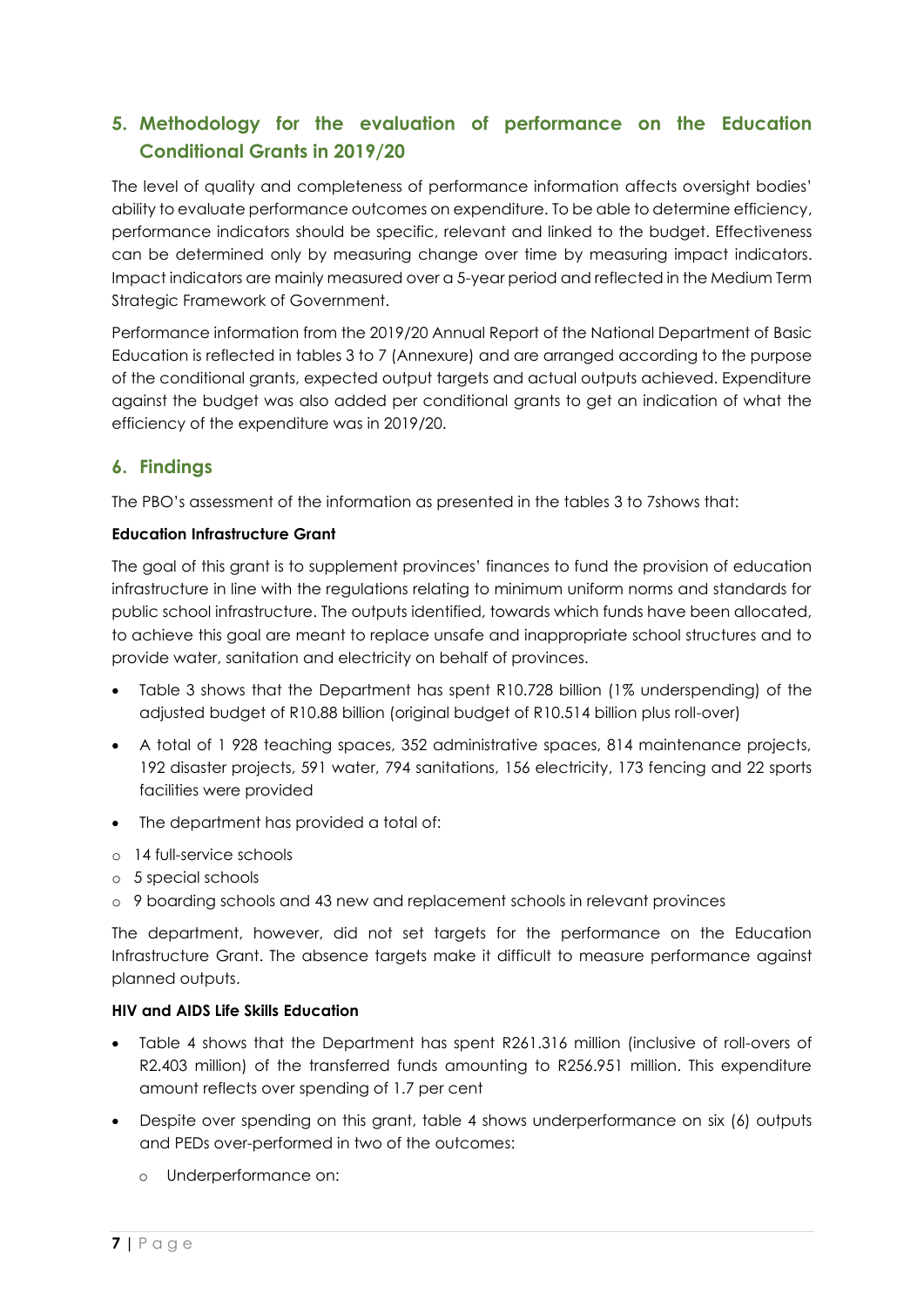- The number of educators trained to implement comprehensive sexuality education
- Co-curricular activities on provision of comprehensive sex education
- Care and support programmes implemented
- The number of copies of CAPS-compliant materials
- The advocacy and social mobilisation events hosted with learners, educators and school community members
- School monitoring and support visits
- o Over-performance on:
	- The training of school management teams and governing bodies to develop policy implementation plans
	- The expansion of the appointment of learner support agents to support vulnerable learners. 4 657 agents appointed compared to 3 200 agents (expected output)

#### **Children/Learners with Severe to Profound Intellectual Disability (C/LSPID)**

The goal of this grant is to ensure that children/learners with severe to profound intellectual disability access quality publicly funded education and support.

- Table 5 shows that the Department has spent R215.422 million of the original budget of R220.785 million (R212.325 million was transferred to PEDs and R12.664 million unspent from the previous financial year) to provide education to learners with severe to profound intellectual disabilities
- Table 5 also shows the performance within four categories of outputs namely:
- o Human resources specific to inclusive education through the provision of key additional staff on a permanent basis
- o Database of selected schools and care centres
- o Transversal itinerant outreach team members, caregivers, teachers, in-service therapists and officials trained on the Learning Programme for C/LSPID and other programmes that support the delivery of the Learning Programme
- o Outreach services provided

It has been noted that almost all outputs are duplicated within the four categories. This phenomenon could be viewed as double counting of outputs. The Department also reflects over performance on the training of caregivers, teachers and in-service therapists.

Despite the under spending on the grant, provinces indicated that positions were not filled due to budget constraints, which could not be the case. Another concern is that only 482 special care centres and 58 schools were provided with learning and teaching support material against targets of 500 care centres and 104 schools.

#### **Maths, Science and Technology (MST) Grant**

The goal of this grant is to strengthen the implementation of the National Developments Plan and the 2019 Action plan by increasing the number of learners taking mathematics, science and technology (MST) subjects, improving the success rates in the subjects and improving teacher's capabilities.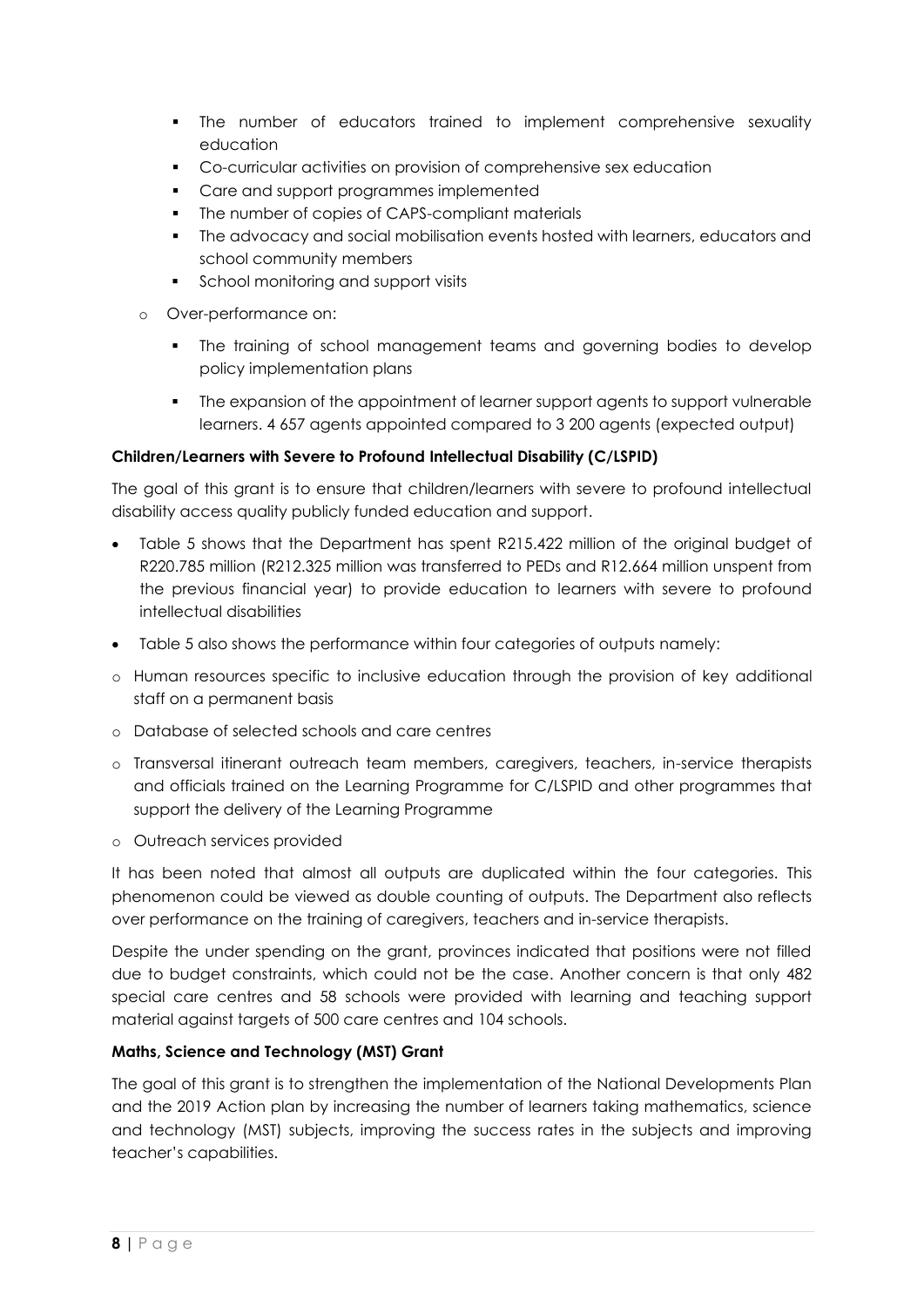- Table 6 shows that the Department has spent R319.291 million (82%) of the transferred funding of R391.302 million (adjusted budget: R394. 357) to increase the number of learners taking MST subjects and to improve the capacity of teachers in these subjects.
- Table 6 also shows the performance within five categories of outputs namely:
- o Information and Communication Technology (ICT)
- o Workshop Equipment, Machinery and Tools
- o Laboratories Equipment, Apparatus and Consumables
- o Learner Support
- o Teacher Support

Despite the underspending of 18 per cent, the Department reported over performance on almost all output targets except for targets set for workshop equipment, machinery and tools. It should further be noted that only eight provinces have completed their outputs for the 2019/20 financial year, performance in Limpopo is still outstanding.

#### **National School Nutrition Programme Grant**

The goal of this grant is to enhance learning capacity and improve access to education.

• Table 7 shows that the Department has spent R7.135 billion (99%) of the transferred funding of R7.186 billion to enhance learning capacity and improve access to education

The Department indicated in the 2019/20 Annual Report that "performance on this grant was exceptionally 'well' because it exceeded the set target for monitoring schools to support programme implementation. Sustained partnerships also played a significant role in monitoring schools both at Provincial and District levels". The performance is acknowledged, but detail of the output indicators and targets were not reflected in the schedules to the 2019 Division of Revenue Act (DORA) as required.

Reporting on the performance of the grant in the Annual Report is therefore not measured against set targets.

### <span id="page-8-0"></span>**7. Conclusion**

From the analysis of the budget structures of provincial basic education departments, there seems to be a good correlation between the proportions spent in the economy by provinces. Compensation of employees (COE) is the main driver of expenditure on provincial education budgets amounting to between 75 and 80 per cent. To be able to determine effectiveness of basic education, further analysis of the COE budgets, not just in terms of the ratios between educators and learners, but also between educators and other administrative staff, is required. Transfers and subsidies ranges between 3.8 per cent and 10.1 per cent, and spending on capital assets ranges between 3.2 per cent and 7.2 per cent between provinces.

The analysis of the information on the conditional grants shows:

- In some instances, no targets were set for outputs
- Overspending on some of the grants, accompanied by underperformance
- Underspending that is accompanied by over performance
- Duplication of outputs
- Incomplete performance information
- Reporting on the performance not measured against set targets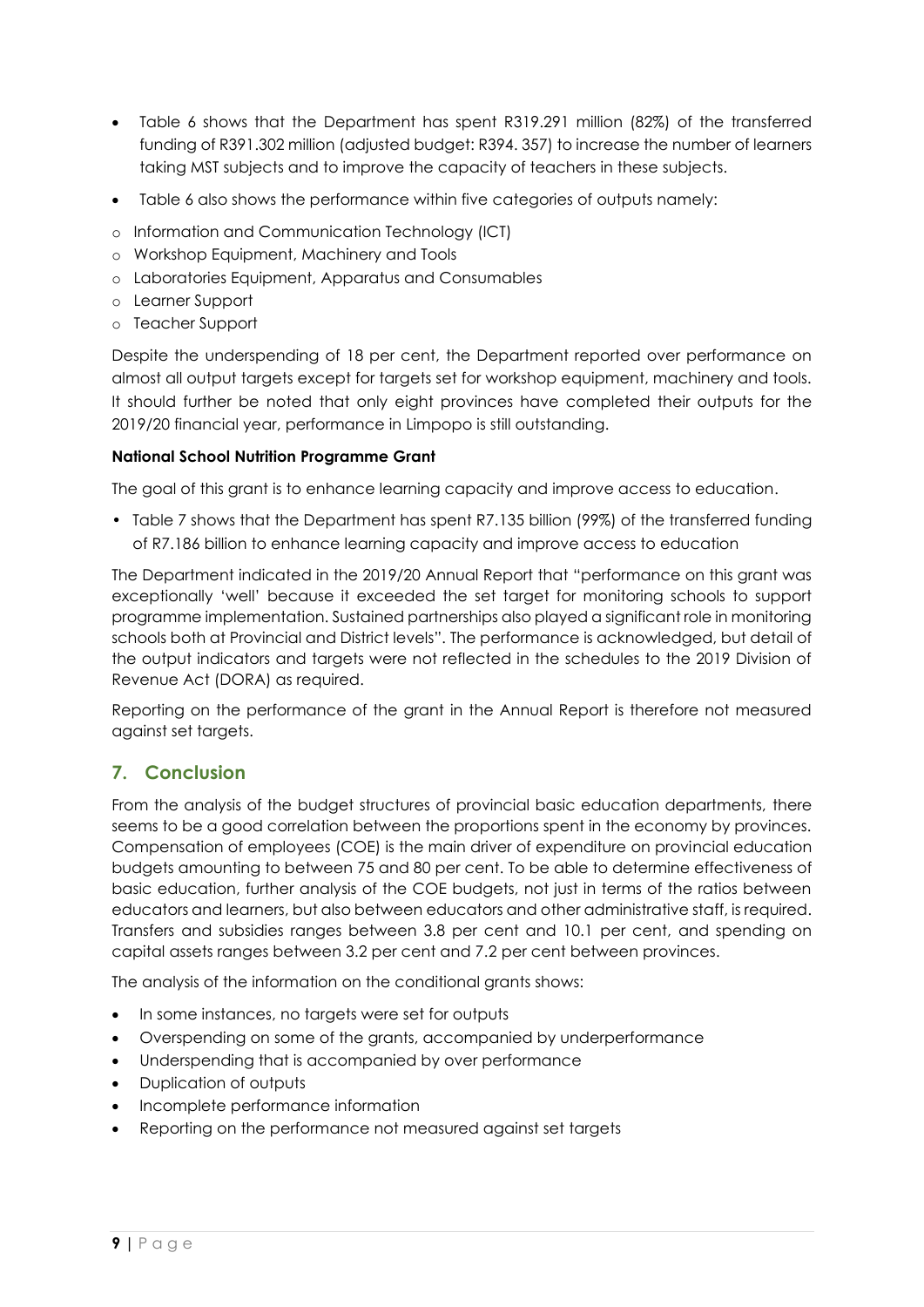Table 3: Department of Basic Education: Education Infrastructure Grant (EIG)

<span id="page-9-0"></span>

| Purpose of the grant                                                                                                                                                                                                                                                                                                                                                                          | <b>Expected outputs (DORA)</b>                                                                                                                                                                                                                                                                                                                                     | <b>Actual outputs (Annual Report)</b>                                                                                                                                                                                                                                                                                                                                                                  |
|-----------------------------------------------------------------------------------------------------------------------------------------------------------------------------------------------------------------------------------------------------------------------------------------------------------------------------------------------------------------------------------------------|--------------------------------------------------------------------------------------------------------------------------------------------------------------------------------------------------------------------------------------------------------------------------------------------------------------------------------------------------------------------|--------------------------------------------------------------------------------------------------------------------------------------------------------------------------------------------------------------------------------------------------------------------------------------------------------------------------------------------------------------------------------------------------------|
| construction,<br>accelerate<br>$\bullet$ To<br>help<br>maintenance, upgrading and rehabilitation<br>new and existing infrastructure<br>in<br>ot<br>education including district and circuit<br>accommodation<br>capacity<br>$\bullet$ To<br>deliver<br>enhance<br>to<br>infrastructure in education.<br>• To address damages to infrastructure<br>• To address achievement of the targets set | • Number of new schools, additional education<br>spaces, education support spaces and<br>administration facilities constructed as well as<br>equipment and furniture provided<br>• Number of existing schools'<br>infrastructure<br>upgraded and rehabilitated<br>• Number of new and existing<br>schools<br>maintained.<br>• Number of work opportunities created | • A total of 1 928 teaching spaces, 352<br>administrative spaces, 814 maintenance<br>projects, 192 disaster projects, 591 water, 794<br>sanitations, 156 electricity, 173 fencing and<br>22 sports facilities were provided.<br>• The sector has provided a total of 14 full-<br>service schools, 5 special schools, 9 boarding<br>schools and 43 new and replacement<br>schools in relevant provinces |
| out in the minimum norms and standards for<br>school infrastructure                                                                                                                                                                                                                                                                                                                           | • Number of new special schools provided and<br>existing special and full-service schools<br>upgraded and maintained                                                                                                                                                                                                                                               |                                                                                                                                                                                                                                                                                                                                                                                                        |
| <b>Transferred amount per amended DORA</b><br>(R'000)                                                                                                                                                                                                                                                                                                                                         | Original budget R10.514 billion (Adjusted by<br>roll-overs from the previous financial year to<br>R10.880 billion)                                                                                                                                                                                                                                                 | Spent: R10.728 billion or (99% of the adjusted<br>budget)                                                                                                                                                                                                                                                                                                                                              |
|                                                                                                                                                                                                                                                                                                                                                                                               | <b>Transferred R10.514 billion</b>                                                                                                                                                                                                                                                                                                                                 |                                                                                                                                                                                                                                                                                                                                                                                                        |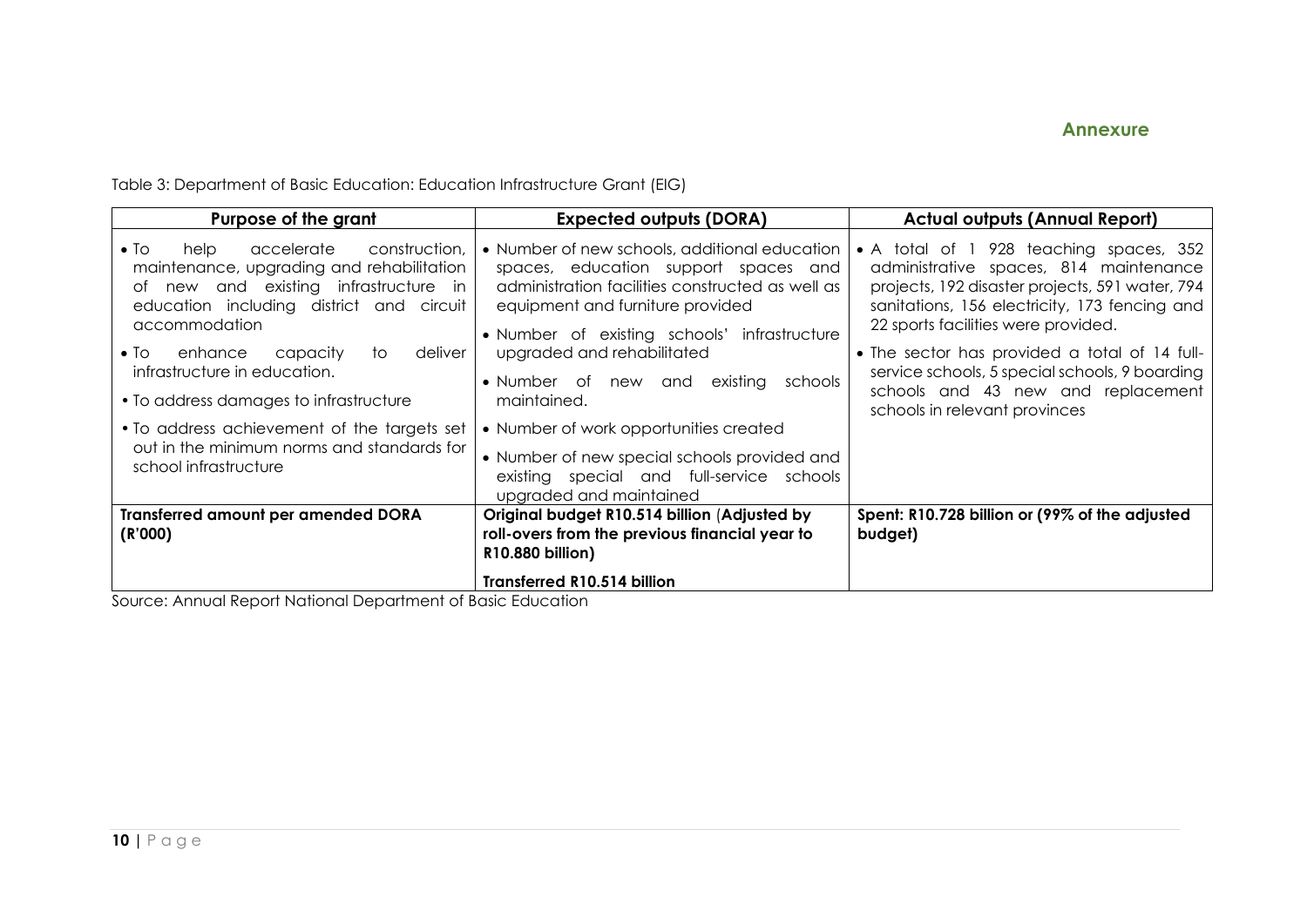Table 4: Provincial Education Departments: HIV and AIDS Life Skills Education

| Purpose of the grant                                                                                                 | <b>Expected outputs (DORA)</b>                                                                 | <b>Actual outputs (Annual Report)</b>                                                                                         |  |
|----------------------------------------------------------------------------------------------------------------------|------------------------------------------------------------------------------------------------|-------------------------------------------------------------------------------------------------------------------------------|--|
| support South Africa's<br>$\bullet$ To<br>HIV<br>prevention strategy by:                                             | • 20 150 educators trained to implement<br>comprehensive sexuality education                   | • 20 032 educators trained                                                                                                    |  |
| Providing comprehensive sexuality<br>education and access to sexual                                                  | • 9 000 school management teams<br>and<br>governing bodies trained to develop policy           | • 10 613 school management teams and governing<br>bodies trained<br>• Co-curricular activities on provision of CSE, targeting |  |
| and reproductive health services<br>to learners; and                                                                 | implementation plans                                                                           | 219 398 learners                                                                                                              |  |
| o Supporting the provision<br>ot                                                                                     | • Co-curricular activities on provision of CSE,<br>targeting 224 715 learners.                 | • Care and support programmes implemented to<br>reach 186 729 learners                                                        |  |
| employee health and wellness<br>programmes for educators                                                             | • Care and support programmes implemented to<br>reach 189 000 learners.                        | • Expand the appointment of learner support agents<br>to 4 657 to support vulnerable learners.                                |  |
| • To mitigate the impact of HIV and TB<br>by providing a caring, supportive and<br>enabling environment for learners | • Expand the appointment of learner support<br>agents to 3 200 to support vulnerable learners. | • 419 163 copies of CAPS-compliant material                                                                                   |  |
| and educators                                                                                                        | • 422 264 copies of CAPS-compliant material                                                    | • Advocacy and social mobilisation events hosted<br>with 390 578 learners, educators and school                               |  |
| • To reduce the vulnerability of children                                                                            | • Advocacy and social mobilisation events                                                      | community members.                                                                                                            |  |
| to HIV, TB and STIs, with a particular<br>focus on orphaned children and girls                                       | hosted with 424 000 learners, educators and<br>school community members                        | • 5174 School monitoring and support visits                                                                                   |  |
|                                                                                                                      | • Monitoring and support visits to 5 286 schools                                               |                                                                                                                               |  |
| <b>Transferred amount per amended</b><br><b>DORA (R'000)</b>                                                         | Original budget: R256.951 million (PEDs qualified<br>for roll-over amount of R2.403 million)   | Spent: R261.316 million (inclusive of roll-overs added<br>to the PEDs' baseline)                                              |  |
|                                                                                                                      | Transferred: R256.951 million                                                                  |                                                                                                                               |  |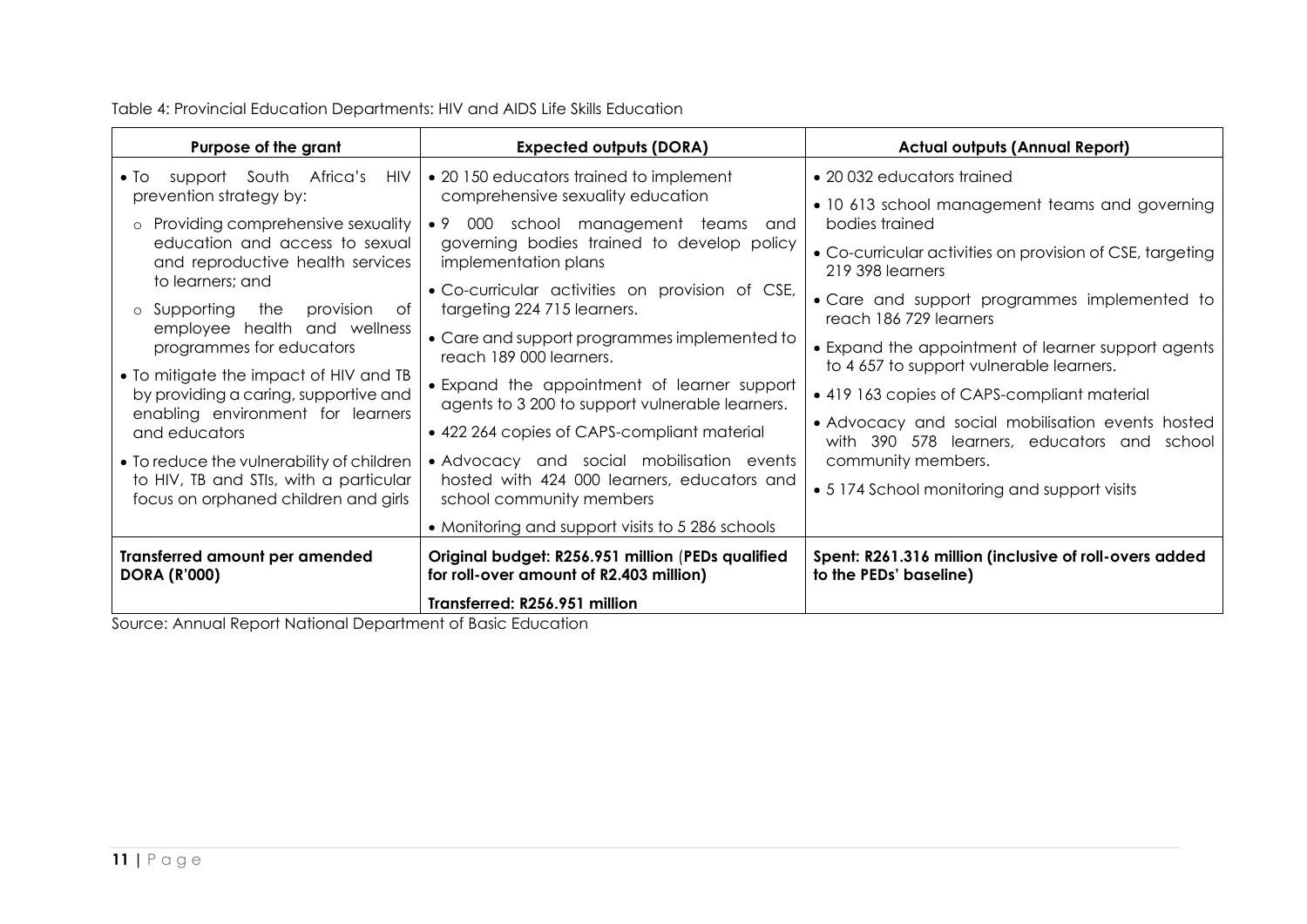Table 5: Provincial Education Departments: Children/Learners with Severe to Profound Intellectual Disability (C/LSPID)

| Purpose of the grant                     | <b>Expected outputs (DORA)</b>                                                                         | <b>Actual outputs (Annual Report)</b>                                                                                                        |
|------------------------------------------|--------------------------------------------------------------------------------------------------------|----------------------------------------------------------------------------------------------------------------------------------------------|
| To provide the necessary support,        | Human resources specific to inclusive education                                                        | Human resources specific to inclusive education through the                                                                                  |
| resources and equipment to identified    | through the provision of key additional staff on a                                                     | provision of key additional staff on a permanent basis:                                                                                      |
| care centres and schools for the         | permanent basis, such as:                                                                              | • Eight (8) of the targeted nine (9) deputy chief education specialists                                                                      |
| provision of education to children with  | • Nine (9) deputy chief education specialists as                                                       | were retained to manage the grant provincially. Free State did not                                                                           |
| to<br>profound<br>intellectual<br>severe | provincial grant managers.                                                                             | fill the post that has been vacant since 2 July 2018. The                                                                                    |
| disabilities (SPID)                      | • 230 transversal itinerant outreach team members,                                                     | Mpumalanga and Western Cape grant managers are appointed                                                                                     |
|                                          | to provide curriculum delivery and therapeutic                                                         | in permanent posts. However, the Mpumalanga grant manager                                                                                    |
|                                          | support in special care centres and targeted                                                           | resigned on 30 August 2019 and the post was filled and the new                                                                               |
|                                          | schools                                                                                                | manager will resume duty on 1 April 2019                                                                                                     |
|                                          | Database of selected schools and care centres:                                                         | • 186 of the targeted 230 transversal itinerant outreach team                                                                                |
|                                          | • Information of 500 special care centres that support                                                 | members were recruited and provided curriculum delivery and                                                                                  |
|                                          | children with severe to profound intellectual<br>disabilities                                          | therapeutic support in special care centres and targeted schools                                                                             |
|                                          | Disaggregated data on caregiving staff in care                                                         | • Gauteng could not fill three posts due to budget constraints.<br>• 14 posts were not filled in Eastern Cape, five (5) in Free State, seven |
|                                          | centres                                                                                                | (7) in KwaZulu-Natal, two (2) in Northern Cape and one (1) in                                                                                |
|                                          | Disaggregated data of C/LSPID enrolled in                                                              | <b>Western Cape</b>                                                                                                                          |
|                                          | targeted special care centres and schools and are                                                      | • During the year, a number of transversal itinerant outreach team                                                                           |
|                                          | using the Learning Programme for C/LSPID                                                               | members resigned in Eastern Cape, Free State, Gauteng, KwaZulu-                                                                              |
|                                          | Disaggregated data on C/LSPID from special care                                                        | Natal, Mpumalanga, North West and Western Cape. Free State,                                                                                  |
|                                          | centres who have been placed in schools                                                                | Gauteng, Mpumalanga and North West filled in posts left vacant                                                                               |
|                                          | Transversal itinerant outreach team members,                                                           | by staff that resigned during the year, Eastern Cape, KwaZulu-Natal                                                                          |
|                                          | caregivers, teachers, in-service therapists and                                                        | and Western Cape did not fill in the posts                                                                                                   |
|                                          | officials trained on the Learning Programme for                                                        | • All outreach team members in Mpumalanga were appointed to                                                                                  |
|                                          | C/LSPID, and other programmes that support the                                                         | permanent posts. Except for the Free State, KwaZulu-Natal and                                                                                |
|                                          | delivery of the Learning Programme. This will entail                                                   | Western Cape, all PEDs have initiated the appointment of                                                                                     |
|                                          | training of:                                                                                           | transversal itinerant outreach team members to permanent posts                                                                               |
|                                          | • 230 transversal itinerant outreach team members                                                      | Database of selected schools and care centres:                                                                                               |
|                                          | • 1 500 caregivers                                                                                     | • Database of 482 special care centres and 9 809 learners enrolled                                                                           |
|                                          | • 919 special school teachers                                                                          | in these special care centre was captured                                                                                                    |
|                                          | • 160 in-service therapists                                                                            | • Database of 5 365 C/LSPID enrolled in 382 of the targeted 482                                                                              |
|                                          | • 585 officials                                                                                        | special care centres that were serviced during the year and five                                                                             |
|                                          | Outreach services provided will include:                                                               | special schools are using the Learning Programme for C/LSPID was                                                                             |
|                                          | • Facilitating the use of the Learning Programme by<br>8 000 children/learners with severe to profound | captured                                                                                                                                     |
|                                          | intellectual disabilities in 500 care centres and 104                                                  | • Database of 453 C/LSPID from special care centres placed in<br>schools was captured                                                        |
|                                          | schools                                                                                                |                                                                                                                                              |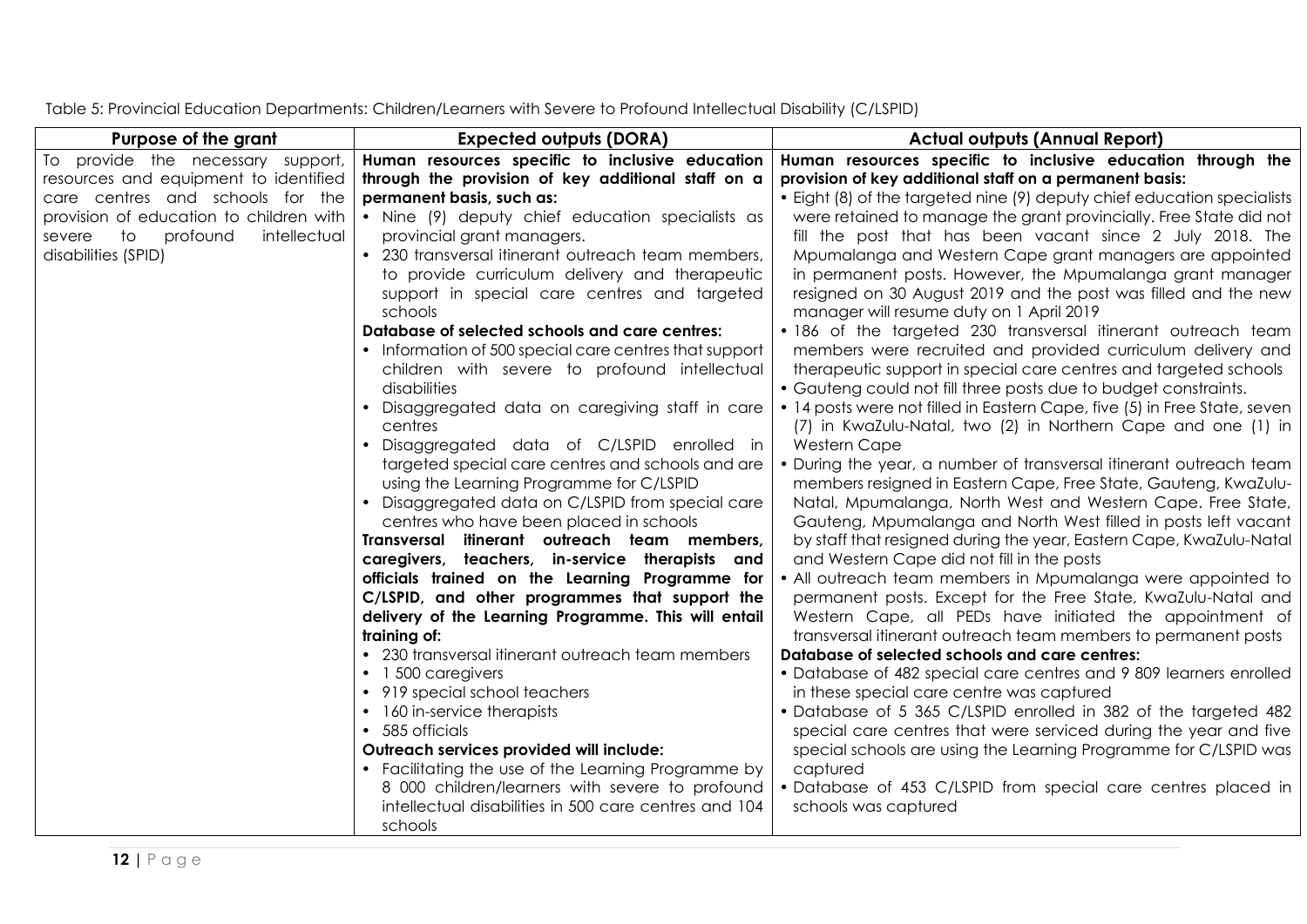| Purpose of the grant                       | <b>Expected outputs (DORA)</b>                   | <b>Actual outputs (Annual Report)</b>                                                     |
|--------------------------------------------|--------------------------------------------------|-------------------------------------------------------------------------------------------|
|                                            | Provision of psychosocial and other therapeutic  | Transversal itinerant outreach team members, caregivers, teachers,                        |
|                                            | services                                         | in-service therapists and officials trained on the Learning Programme                     |
|                                            | • Providing LTSMs to 500 care centres and 104    | for C/LSPID and other programmes that                                                     |
|                                            | schools.                                         | support the delivery of the Learning Programme                                            |
|                                            | • Providing<br>assistive devices to C/LSPID when | • 186 transversal itinerant outreach team members                                         |
|                                            | required                                         | • 2467 caregivers                                                                         |
|                                            |                                                  | • 1089 special school teachers                                                            |
|                                            |                                                  | • 210 in-service therapists                                                               |
|                                            |                                                  | • 279 officials                                                                           |
|                                            |                                                  | Outreach services provided                                                                |
|                                            |                                                  | • 5 365 C/LSPID enrolled in 382 of the targeted special care centres                      |
|                                            |                                                  | and five (5) schools used the Learning Programme for C/LSPID.                             |
|                                            |                                                  | Mark schedules and report cards were generated for these learners                         |
|                                            |                                                  | • 4 308 C/LSPID were provided with psychosocial and other                                 |
|                                            |                                                  | therapeutic services                                                                      |
|                                            |                                                  | • 482 Special care centres and 58 schools were provided with LTSMs                        |
|                                            |                                                  | • Of the 482 special care centres, only data of C/LSPID from 476 was<br>captured by PEDs. |
|                                            |                                                  | • 174 C/LSPID were provided with assistive devices for individual use                     |
|                                            |                                                  | in Gauteng, Limpopo and Western Cape. In addition, assistive                              |
|                                            |                                                  | devices for group use were provided in 184 special care centres in                        |
|                                            |                                                  | nine provinces                                                                            |
| <b>Transferred amount per amended DORA</b> | Original budget: R220.785 million                | Spent: R215.422 million, as at end of March 2020. PEDs qualify for a                      |
| (R'000)                                    | Transferred: R212.325 million                    | roll-over amount of R12.664                                                               |
|                                            |                                                  | million                                                                                   |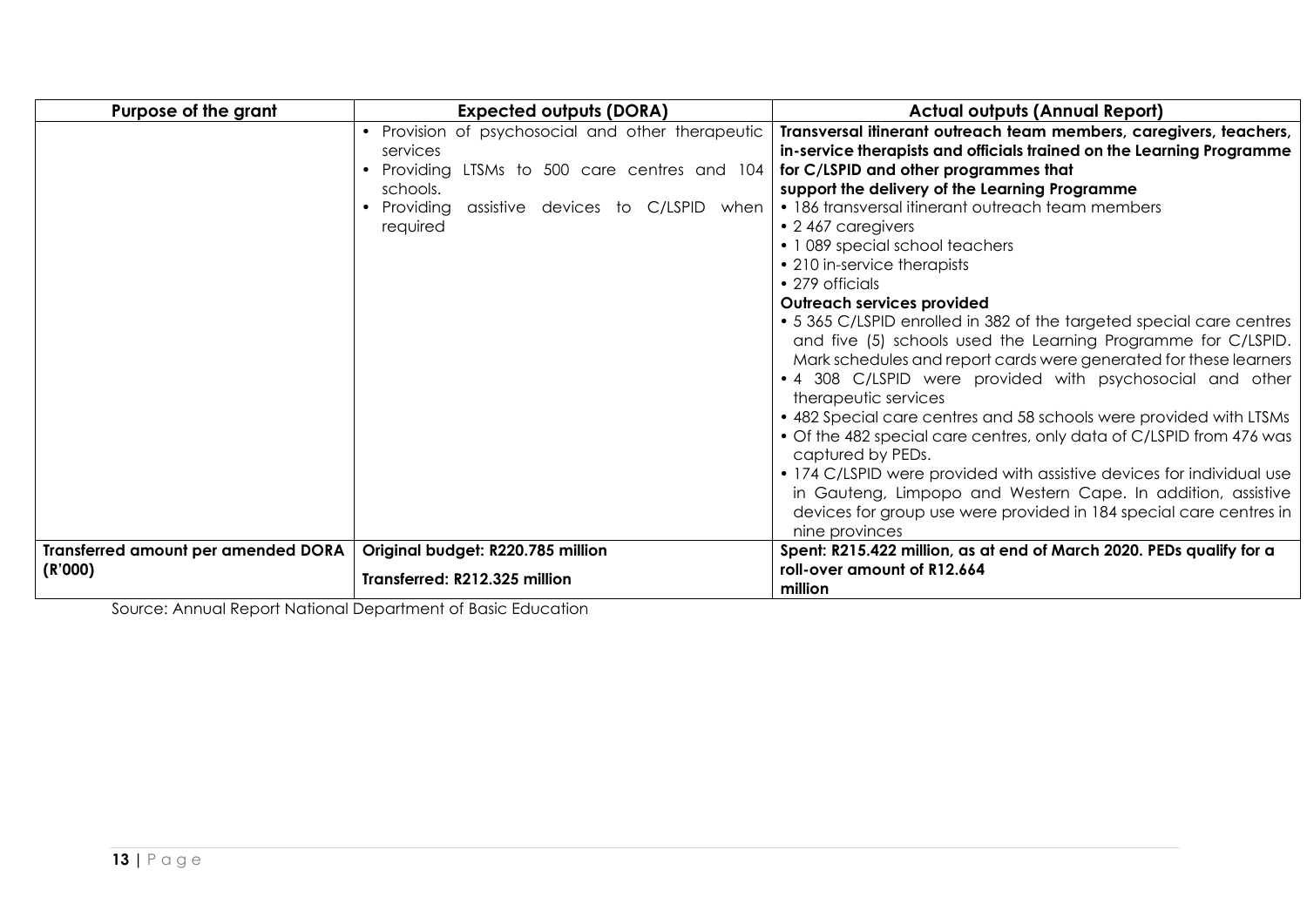| Purpose of the grant                                                                                                                                                                                                              | <b>Expected outputs (DORA)</b>                                                                                                                                                                                                                                                                                                                                                                                                          | <b>Actual outputs (Annual Report)</b>                                                                                                                                                                                                                                                                                                                                                                                        |
|-----------------------------------------------------------------------------------------------------------------------------------------------------------------------------------------------------------------------------------|-----------------------------------------------------------------------------------------------------------------------------------------------------------------------------------------------------------------------------------------------------------------------------------------------------------------------------------------------------------------------------------------------------------------------------------------|------------------------------------------------------------------------------------------------------------------------------------------------------------------------------------------------------------------------------------------------------------------------------------------------------------------------------------------------------------------------------------------------------------------------------|
| To provide support and<br>to<br>schools,<br>resources<br>teachers and learners in line<br>with<br>the<br>Curriculum<br>Assessment Policy Statement<br>(CAPS)<br>to<br>increase<br>participation<br>in<br>Mathematics, Science and | School support<br>Information, communication and technology<br>(ICT)subject<br>specific resources:<br>• 300 schools supplied with subject specific computer hardware<br>in accordance with the minimum specifications prescribed by<br>CAPS<br>• 300 schools supplied with subject specific related software in                                                                                                                         | <b>Information and Communication Technology (ICT):</b><br>827 schools (Eastern Cape 130, Free State 72, Gauteng 21,<br>KwaZulu-Natal 171, Limpopo 0, Mpumalanga 136, Northern<br>Cape 147, North West 100 and Western Cape 50) were<br>supplied with ICT resources such as laptops, tablets and<br>software for the MST curriculum to support curriculum and<br>teaching methodology at FET level                            |
| Technology (MST Subjects)<br>and<br>to<br>improve<br>performance<br>Оf<br>Mathematics, Science and<br>Technology (MST) teaching<br>and learning at selected                                                                       | accordance with the minimum specifications<br>Workshop equipment, consumables, tools and machinery:<br>• 200 technical schools' workshop equipment and consumables<br>for technology subjects repaired, maintained, and/or<br>replaced in accordance with the minimum specifications<br>• 200 technical schools' workshop machinery and tools and                                                                                       | <b>Workshop Equipment, Machinery and Tools:</b><br>181 schools (Eastern Cape 0, Free State 18, Gauteng 42,<br>KwaZulu-Natal 32, Limpopo 0, Mpumalanga 28, Northern Cape<br>10, North West 19 and Western Cape 32) were supplied with<br>equipment, tools and machinery for Technology to support the<br>curriculum and practical teaching methodology at FET level                                                           |
| public schools                                                                                                                                                                                                                    | technology subjects supplied, repaired, maintained and<br>replaced in accordance with the minimum specifications<br>Laboratory equipment, apparatus and consumables:<br>• 1 000 schools supplied with mathematics, science and<br>technology kits<br>• 1 000 laboratories supplied with apparatus for mathematics,<br>science and technology subjects in accordance with the<br>minimum specifications                                  | Laboratories Equipment, Apparatus and Consumables:<br>1 052 schools (Eastern Cape 273, Free State 72, Gauteng 207,<br>KwaZulu-Natal 51, Limpopo 3, Mpumalanga 136, Northern<br>Cape 127, North West 72 and Western Cape 111) were<br>supplied with consumables and subject-related apparatus to<br>support the curriculum and practical teaching methodology<br>at FET level                                                 |
|                                                                                                                                                                                                                                   | 500 laboratories and workshops supplied with consumables for<br>mathematics, science and technology<br>subjects<br>in<br>accordance with the minimum specifications<br>Learner support:<br>• 50 000 learners registered for participation in mathematics,<br>science and technology Olympiads/fairs/expos and other<br>events based on a structured annual calendar including<br>support through learner camps and additional learning, | Learner Support:<br>237 514 learners (19 539 in Eastern Cape, 52 650 in Free State,<br>10 880 in Gauteng, 22 088 in KwaZulu-Natal, 60 651 in Limpopo,<br>33 000 in Mpumalanga, 11 313 in Northern Cape, 6 929 in North<br>West and 20 464 in Western Cape) were funded to participate<br>in Maths and Science Olympiads including coaching and<br>revision camps to improve learner preparedness for the NSC<br>examinations |
|                                                                                                                                                                                                                                   | teaching and support material such as study guides<br>Teacher support:<br>• 1 500 participants attending specific structured training and<br>orientation for teachers and subject advisors in subject<br>content and teaching methodologies on CAPS for electrical,                                                                                                                                                                     | <b>Teacher Support:</b><br>18 265 teachers (1148 in Eastern Cape, 540 in Free State, 604 in<br>Gauteng, 722 in KwaZulu-Natal, 538 in Limpopo, 3 200 in<br>Mpumalanga, 9 202 in Northern Cape, 981 in North West and 1                                                                                                                                                                                                        |

Table 6: Department of Basic Education: Maths, Science and Technology (MST)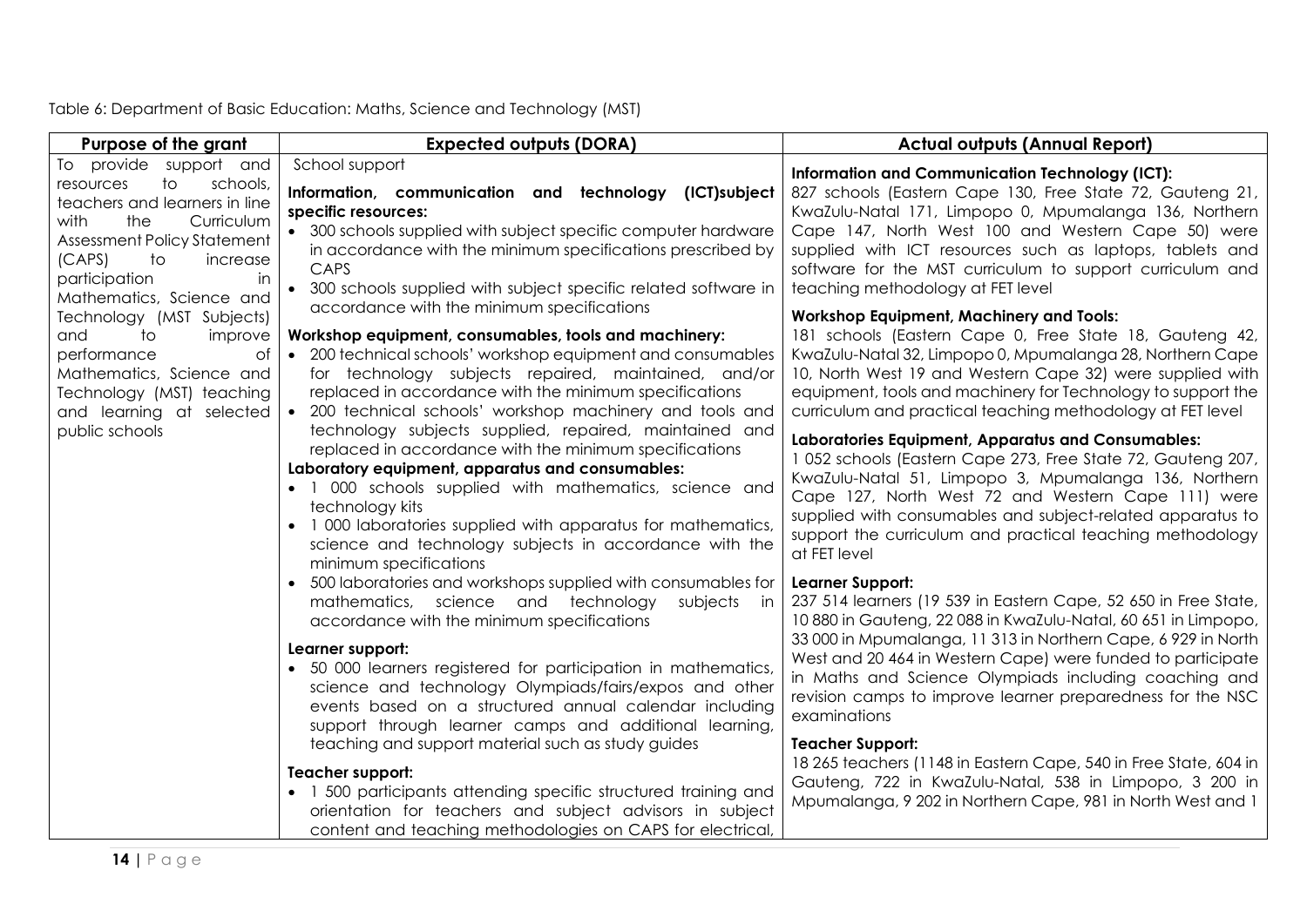|                                                             | and technical sciences<br>000 teachers and subject advisors attending targeted and<br>structured training in teaching methodologies and subject<br>content either for mathematics, physical, life, natural and<br>agricultural sciences, technology, computer applications<br>technology, information technology,<br>agricultural | civil and mechanical technology, technical mathematics,   330 in Western Cape) were trained during the 2019/20 financial<br>period |
|-------------------------------------------------------------|-----------------------------------------------------------------------------------------------------------------------------------------------------------------------------------------------------------------------------------------------------------------------------------------------------------------------------------|------------------------------------------------------------------------------------------------------------------------------------|
| <b>Transferred</b><br>per<br>amount<br>amended DORA (R'000) | management and technology subjects<br>Original budget: R391. 302 million<br>The budget was adjusted to R394 356 800 (R1 436 000 (EC) + R439<br>$800$ (FS) + R1 179 000<br>(NW)) 2018/19 approved roll-overs amounted to R3 054 800                                                                                                | Spent: R319.291 million (82%) was spent and PEDs had a roll-<br>over amount of R58.506 million                                     |
|                                                             | Transferred: R391.302 million                                                                                                                                                                                                                                                                                                     |                                                                                                                                    |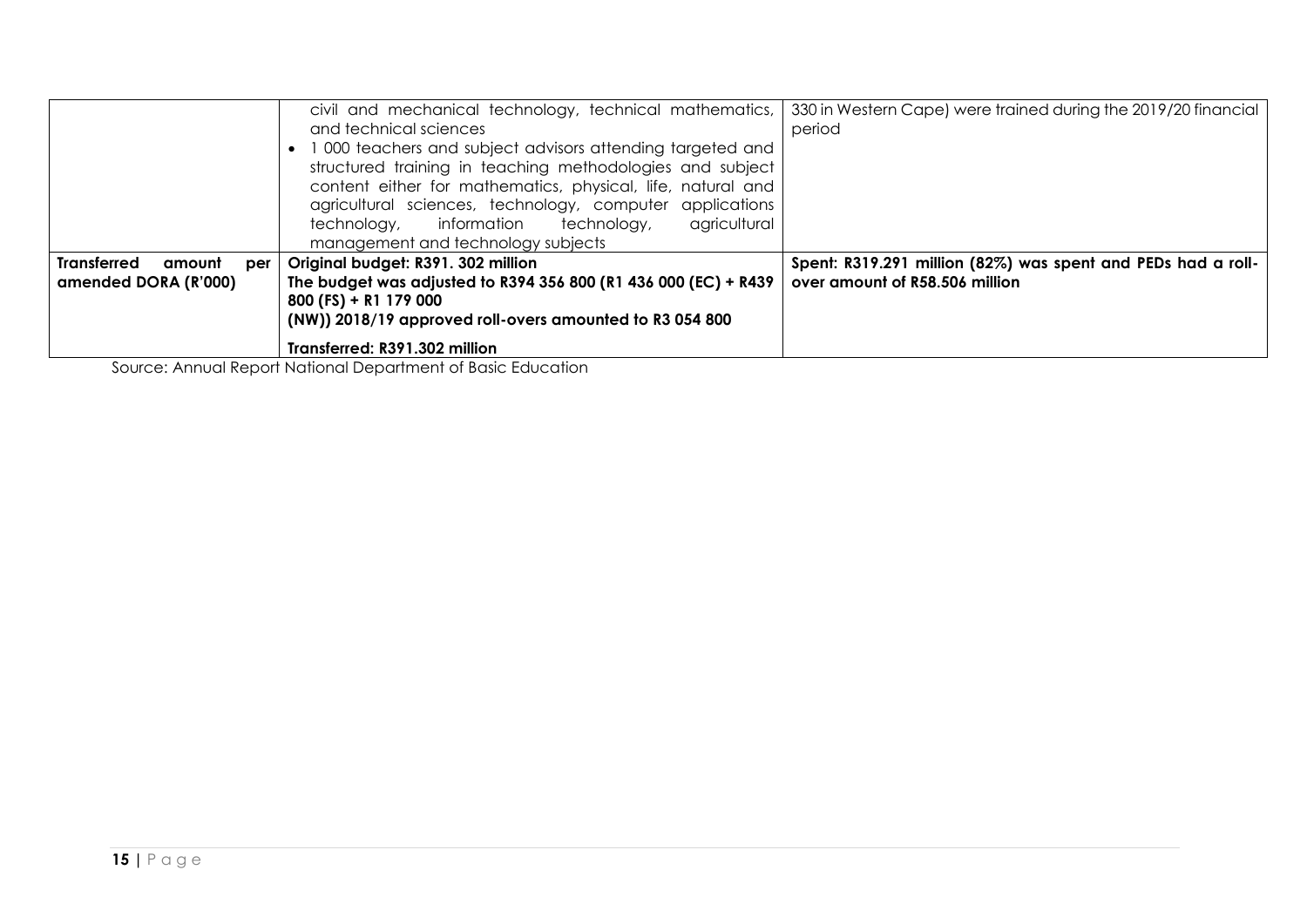| Table 7: Department of Basic Education: National School Nutrition Programme |  |  |  |  |  |  |  |
|-----------------------------------------------------------------------------|--|--|--|--|--|--|--|
|-----------------------------------------------------------------------------|--|--|--|--|--|--|--|

| Purpose of the grant                                   | <b>Expected outputs (DORA)</b>                               | <b>Actual outputs (Annual Report)</b>                                                                                                                                                                                                                                                                                                                                                                                                                                               |
|--------------------------------------------------------|--------------------------------------------------------------|-------------------------------------------------------------------------------------------------------------------------------------------------------------------------------------------------------------------------------------------------------------------------------------------------------------------------------------------------------------------------------------------------------------------------------------------------------------------------------------|
| nutritious<br>provide<br>To<br>targeted<br>to<br>meals | 20 000 schools that prepare<br>nutritious meals for learners | <b>Programme Monitoring</b>                                                                                                                                                                                                                                                                                                                                                                                                                                                         |
| schools                                                |                                                              | 141 schools (15 Eastern Cape, 12 Free State, 36 Gauteng, 20 Kwa-Zulu-Natal, 29 Limpopo, 6                                                                                                                                                                                                                                                                                                                                                                                           |
|                                                        |                                                              | Mpumalanga, 4 North West and 19 Western Cape) were monitored and supported on programme<br>implementation.                                                                                                                                                                                                                                                                                                                                                                          |
|                                                        |                                                              | <b>Food Value Chain Workshops</b>                                                                                                                                                                                                                                                                                                                                                                                                                                                   |
|                                                        |                                                              | A total of nine workshops held in all nine provinces in collaboration with the Department of Health<br>as well as Municipal Environmental Health Practitioners (EHPs), with focus on hygiene and safety to<br>ensure that nutritious and safe meals are provided to learners daily. The workshops reiterated the<br>R638 in line with Health standards on the transportation, distribution and storage of food as well as<br>intensively focusing on the kitchen compliance project |
|                                                        |                                                              | <b>Nutrition Education</b>                                                                                                                                                                                                                                                                                                                                                                                                                                                          |
|                                                        |                                                              | Mandela Day: two separate events were held in commemorating Mandela Day. On 18 July 2019,<br>DBE, in collaboration with Woolworths, celebrated the day at Ilinge Primary School, Nelson Mandela<br>Bay Metro District, in the Eastern Cape. The second event, in collaboration with Nestlé, was held at<br>Devondale Intermediate School in North West on 26 July 2019. The focus was on promoting a healthy<br>lifestyle                                                           |
|                                                        |                                                              | Global Nestlé for Healthier Kids: The launch of Global Nestlé for Healthier Kids campaign was held<br>at Reneilwe Primary School (Hammanskraal) in Gauteng in collaboration with Nestlé SA. The<br>campaign aims to promote healthy lifestyles and school food gardens                                                                                                                                                                                                              |
|                                                        |                                                              | World Milk Day: DBE in collaboration Milk Producers Organisation and Consumer Education Project<br>of Milk South Africa, officially celebrated World School Milk Day on the 18 September 2019 at<br>Ramaligela Primary School in Vhembe District, Limpopo, under the theme 'Dairy gives you go'.<br>Learners from Tshitambumunwe Primary School (a neighbouring school) also participated in the<br>event                                                                           |
|                                                        |                                                              | National Nutrition and Obesity Week (NNOW): DBE, in collaboration with Nestlé, Milk Producers<br>Organisation (MPO) and Consumer Education Project (CEP) of Milk South Africa, celebrated NNOW<br>at Shonkweni Primary School on 17 October 2019, in Ugu District, Kwa-Zulu-Natal; and at Oppermans<br>Primary School on 11 October 2019 at Xhariep District in Free State                                                                                                          |
|                                                        |                                                              | NSNP Forum: This event was held from 3-5 March 2020 under the theme 'The role of nutrition in<br>enhancing learner's cognitive and physical development'                                                                                                                                                                                                                                                                                                                            |